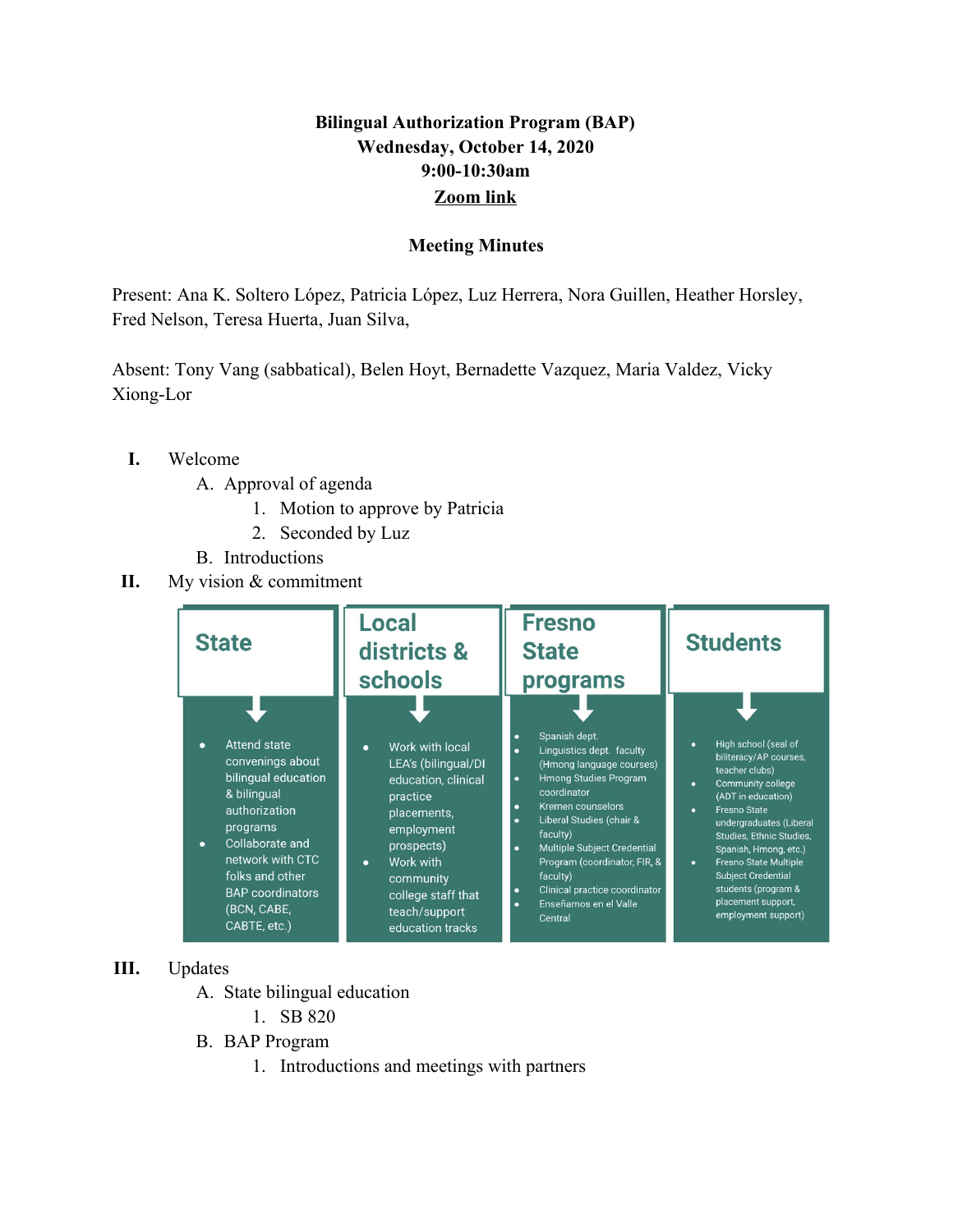- a) Ana is reaching out to existing collaborators and partners. She is attending the Bilingual Coordinators Network (BCN) as well as the CSU Council on Bilingual Education Preparation.
- 2. Updates on 3-course program
	- a) LEE 137: Language and Literacy syllabus will be presented at next LEBSE department meeting on Nov. 18th
	- b) C&I 135: Socio Political/Cultural Context of Education and Pedagogy will be presented at next C&I department meeting on Nov. 18th
- **IV.** Supporting current students
	- A. Liberal Studies
		- 1. Ana sent out email with questionnaire to liberal studies students and will set up appointments with students.
	- B. Credential/residencies
		- 1. Madera Residency
			- a) There are 9 current residents pursuing the BAP. Ana will check in with them to confirm they are on track to complete program by Spring 2021.
		- 2. Fresno Residency
			- a) There are 6 current residents pursuing the BAP. Ana will check in with them to confirm they are on track to complete program by Spring 2021.
		- 3. Sanger Residency
			- a) There are 3 current residents pursuing the BAP. Ana will check in with them to confirm they are on track to complete program by Spring 2021.
	- C. Enseñamos
		- 1. There is a cohort at Fresno City and another at Reedley Community College that are beginning the transfer process. We anticipate anywhere between 20-30 students to pursue the BAP via Liberal Studies at Fresno State starting in Fall 2021.

## **V.** Professional Opportunities

- A. [Duallanguageschools.org](https://duallanguageschools.org/) webinar "The astounding effectiveness of Dual Language Education: 35 years of indisputable research findings" with Drs. Thomas and Collier Friday, Oct. 23rd at 2pm
- B. Best Results for English Learners Virtual Conference 2020, November 3rd 8:30-4:00pm.
- C. La Cosecha Conference November 4-7th (virtual)
	- 1. Deadline to register Friday, Oct. 23rd (\$240)
	- 2. For more information <https://www.lacosechaconference.org/>